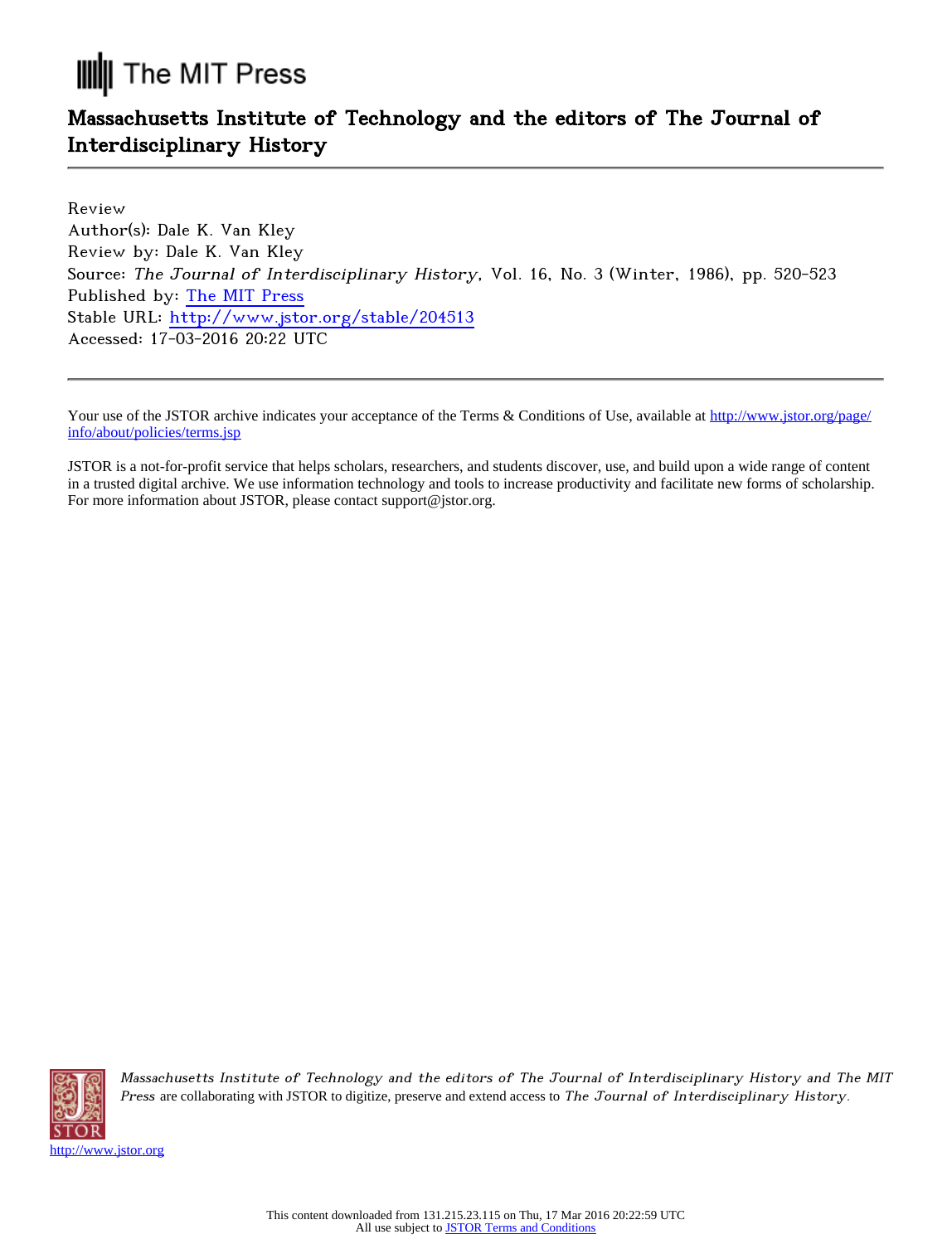## 520 | JERROLD SEIGEL

 unforced impact-nineteenth-century Germany-was also the one where its millennialist leanings were most questioned.<sup>1</sup>

 Marx may have thought that he was a Lutheran for a time, but can an identity sloughed off so easily have ever been very deep? Besides, Mazlish gives so much emphasis to the facile and well-worn theme of Jewish self-hatred as an explanation for Marx's development (in the process joining those who exaggerate and distort Marx's comments on the Jews) that he ends up casting doubt on his own Lutheran thesis. That there is much continuity between the young and the old Marx is true enough, but that unity is imperfectly understood unless it is seen to include both Marx's own attempts to break it and the effect of his experiences-especially the disappointments of I848-on his successive positions.

 Marx's thinking is not always well served in this book. It is simply not true, for instance, that the agent expected to educate the educator in the famous third thesis on Feuerbach is not identified—the educator is revolutionary practice. The discussion of Capital suffers from a failure to grasp the relationship between the first, published volume and the rest, leading to an attempt to present the work's "leading ideas" without any reference to the crucial third volume.

 Mazlish concludes that Marx's example should make us wrestle as mightily for understanding as he did. Alas, brevity and the willingness to simplify do not always contribute to that struggle for enlightenment.

> Jerrold Seigel Princeton University

 Church and Community in the Diocese of Lyon, 1500-1789. By Philip T. Hoffman (New Haven, Yale University Press, I984) 239 pp. \$20.00

 Connoisseurs of the recent scholarly attention given to the social and cultural impact of the sixeenth-century religious reformations will wel come Hoffman's fine study of the Counter Reformation in the diocese of Lyons, even though much of his story will come as no surprise to readers of Bossy, Delumeau, Perouas and others. The rise of the semi nary and the doctrinal "reeducation" of the Catholic clergy; the substi tution of the priest as a moral and spiritual être à part in relation to the parish for the priest who had been an essential but barely distinguishable part of the village community; the coming of the new clerically con trolled and devotional confraternities at the expense of the purely lay and somewhat festive confraternities that had been nearly congruous with the village; the crabbed campaign against quasi-sacral charivaris,

i Marx, Capital (Moscow, I957).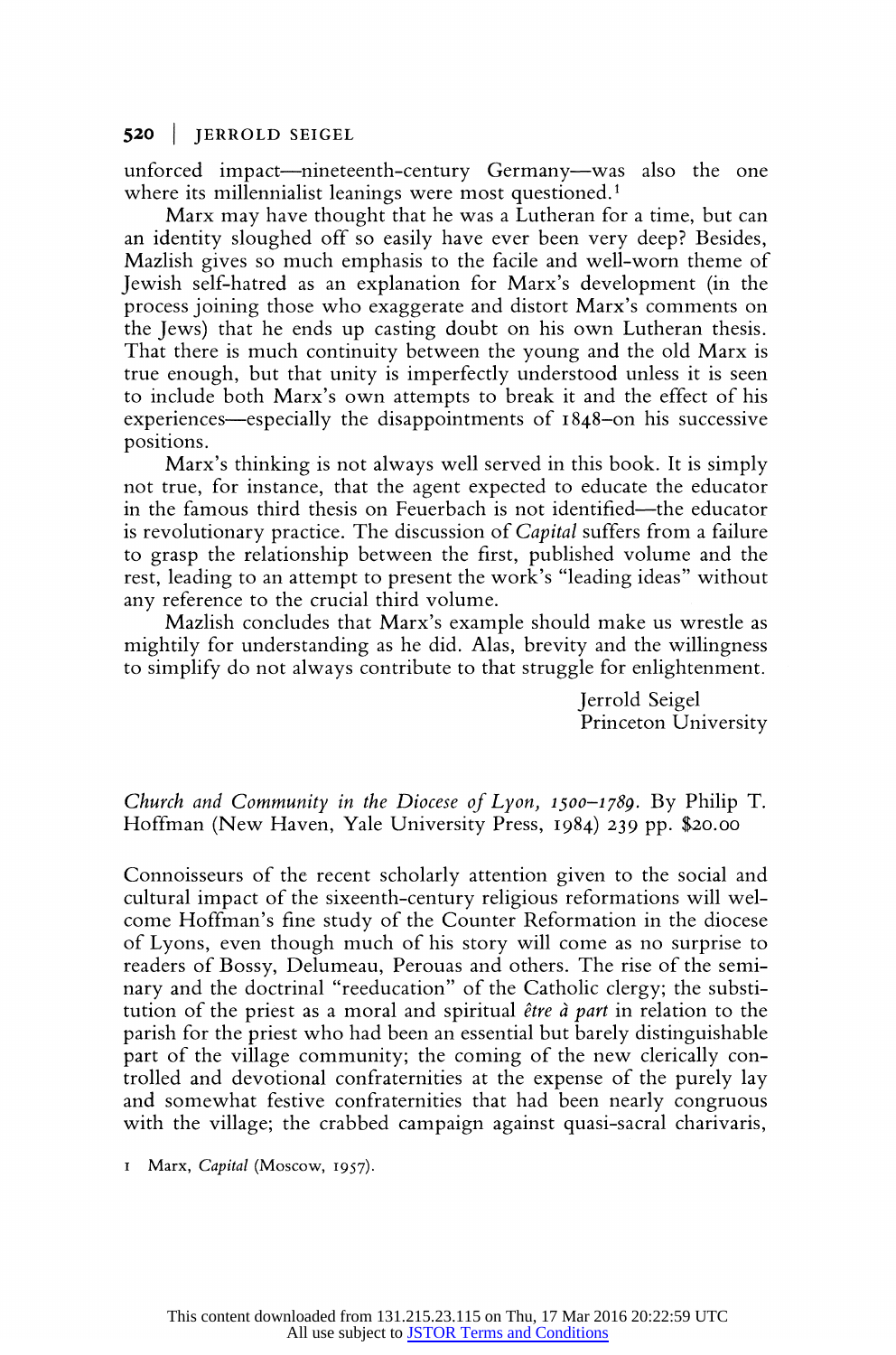#### REVIEWS  $\vert$  521

sportive pilgrimages, and irreverent saints' days—the whole promis cuous intermingling of the sacred and the secular-all of these general features of the Catholic Counter Reformation find their particular var iants in Hoffman's diocese of Lyons. More committed than his prede cessors, however, to the Braudelian longue durée, Hoffman takes nearly the entire Old Regime as his province and carries his story to the onset of dechristianization on the eve of the French Revolution.1

 Hoffman's account of the Counter Reformation's progress in Lyons is both more chronologically precocious and less clerical and hierarchical than that of his precedessors. Gaining a foothold in Lyons proper as early as the 1560s, the Counter Reformation enjoyed the zealous support of the city's lay mercantile and official elites who were attracted to the movement's emphasis on order, rationality, and self-discipline. The con spicuous absence from the Lyonnais scene of any counter-reformational prelate of the first stature only highlights the importance of the elite lay initiative which, together with the support of the local clergy in the famous Company of the Holy Sacrament, saw to the movement's prop agation into the countryside. Hence, the Counter Reformation bore the visage of an urban lay elite's cultural assault upon the mores of the village, although even there the movement was supported by lay con tingents of the lettered and the women. Indeed, the prominent place of women in the new counter-reformational confraternities of the Rosary and the Blessed Sacrament, which the reformed clergy now favored to the detriment of the older and more independent penitents' confratern ities that had been virtually synonymous with masculine piety, may go a long way toward explaining the feminization of Catholicism in the eighteenth century. It constitutes, to this reviewer's mind at least, the book's most interesting thesis.

 Hoffman's book relies heavily on serial sources which lend them selves readily to quantification, especially the records of archepiscopal visitations and the notarial and judicial archives. On the one hand, Hoffman's use of tobit and probit analyses of wills as indices of lay piety represents a methodological advance over the technique pioneered by Vovelle, enabling Hoffman more surely to gauge the independent impact on pious bequests of such variables as wealth, age, sex, literacy, and chronological period. The results convincingly demonstrate a rise in the indices of both lay piety and clerical theological literacy throughout the seventeenth and into the eighteenth century. On the other hand, his analysis of the bailliage and sénéchaussée judicial archives enables him to chart the increase in lay-initiated litigation involving clergymen after

I John Bossy, "The Counter Reformation and the People of Catholic Europe," Past & Present, 47 (1970), 51-70; Jean Delumeau, Le Catholicisme entre Luther et Voltaire (Paris, 1971); Louis Perouas, Le Diocèse de la Rochelle de 1648 à 1724: Sociologie et pastorale (Paris, I964).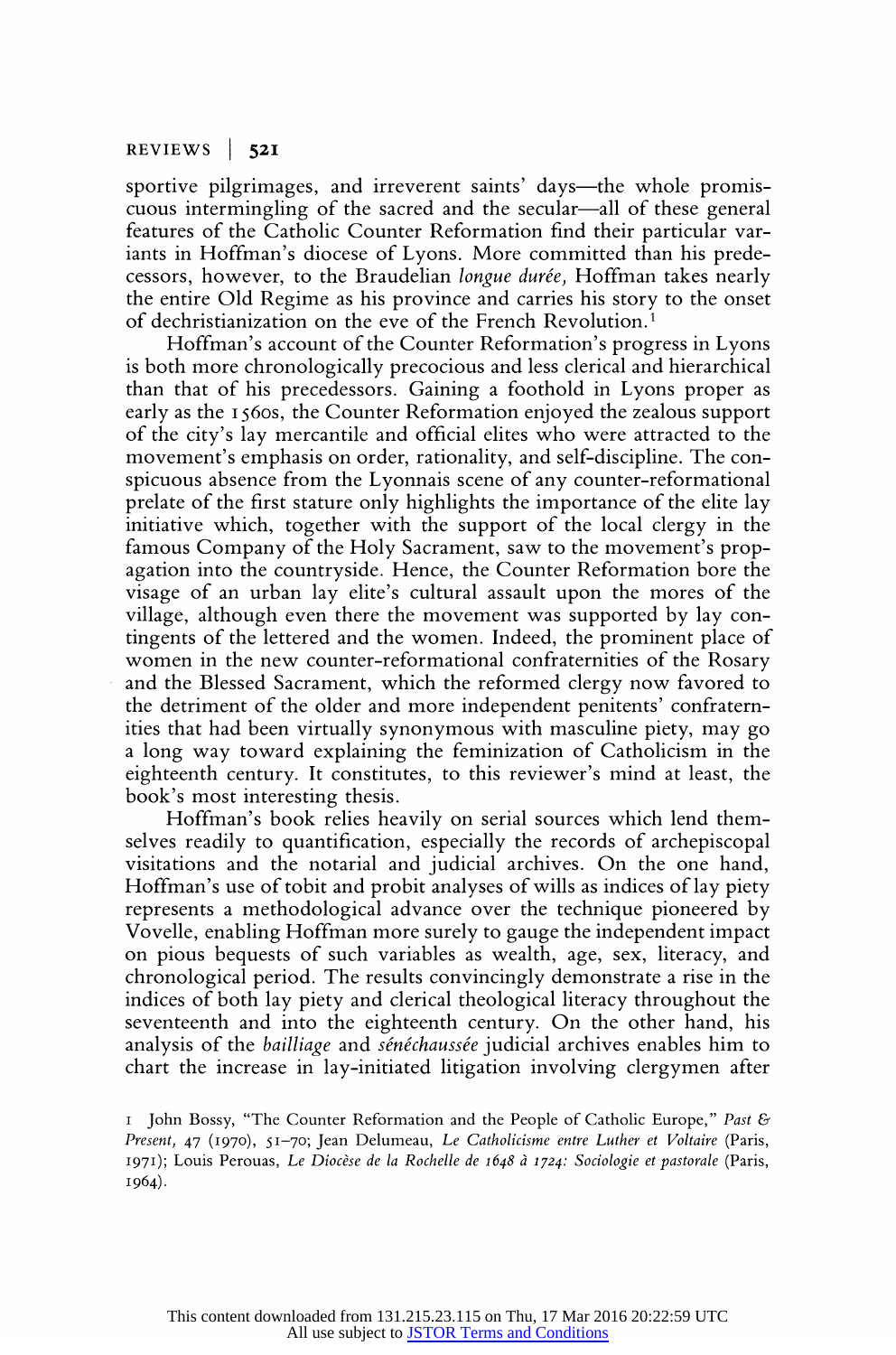### 522 | DALE K. VAN KLEY

 1750, providing evidence of growing anticlericalism and resistance to further tridentine reformation, if not of full-scale dechristianization.<sup>2</sup>

 Methodological progress in one area ought not, in the best of all historiographical worlds, be accompanied by regress in others. This one is, however. Hoffman's relative inattention to such traditional sources as memoirs, journals, and periodicals (for the eighteenth century, the Nouvelles ecclesiastiques assiduously covers the Lyonnais scene) not only limits his ability to put some narrative flesh on his subject's analytical bones, but also leaves him potentially unaware of the possible long-term impact of legislative and political events simply because these cannot show up as variables in the serial sources that he has relied upon almost exclusively.

 Hoffman has no qualms about supposing that a political event in the form of the brief and violent Protestant seizure of Lyons in 1562/63 permanently healed a long-standing rift between the city's clergy and its mercantile-official elites and dramatically reversed indices of declining piety among the latter. Yet, thereafter, Hoffman's political attention lapses, and the consequences of the initial counter-reformational impulse are left to spin themselves out over two centuries or so as though no subsequent political factors intervened. One wonders, for example, whether the Parisian curés Fronde so ably studied by Golden had any counterparts in Lyons. And what of Louis XIV's Edict of 1695 which dramatically extended the clerical First Order's control over the curés? Might it have been a factor in the curés' increasingly zealous implemen tation of tridentine spirituality in the eighteenth century? And even if no instances of the refusal of sacraments to either ecclesiastics or laymen suspected of Jansenism can be uncovered in the diocese of Lyons during the  $1740s$  and  $1750s$ —which I am far from supposing to be the case the Gallican clergy's resounding defeat in this infamous controversy at the hands of the parlements in 1757 was indirectly responsible for bring ing the *jansénisant* Malvin de Montazet to the Lyons archepiscopal see in 1758, and was bound to encourage lay litigational challenges to per ceived clerical high-handedness everywhere in France. Might not this factor have counted for something, then, in the increase in lay litiga tiousness vis-a-vis the clergy that Hoffman detects in Lyons' judicial archives after 1750? This reviewer, moreover, would be curious to know whether Jansenist curés, whose numbers in the diocese must have in creased after Montazet's coming to Lyons, were noticeably harder on devotional confraternities, including those of the Rosary and the Blessed Sacrament, than the others.<sup>3</sup>

 These reservations, however, are meant only as a call for a fuller integration of recent advances in quantification in history with more

<sup>2</sup> Michel Vovelle, Piété baroque et déchristianisation en Provence au dix-huitième siècle: Les Attitudes devant la mort d'après les clauses des testaments (Paris, 1973).

<sup>3</sup> Richard M. Golden, The Godly Rebellion: Parisian Curés and the Religious Fronde, 1652-1662 (Chapel Hill, 1981).